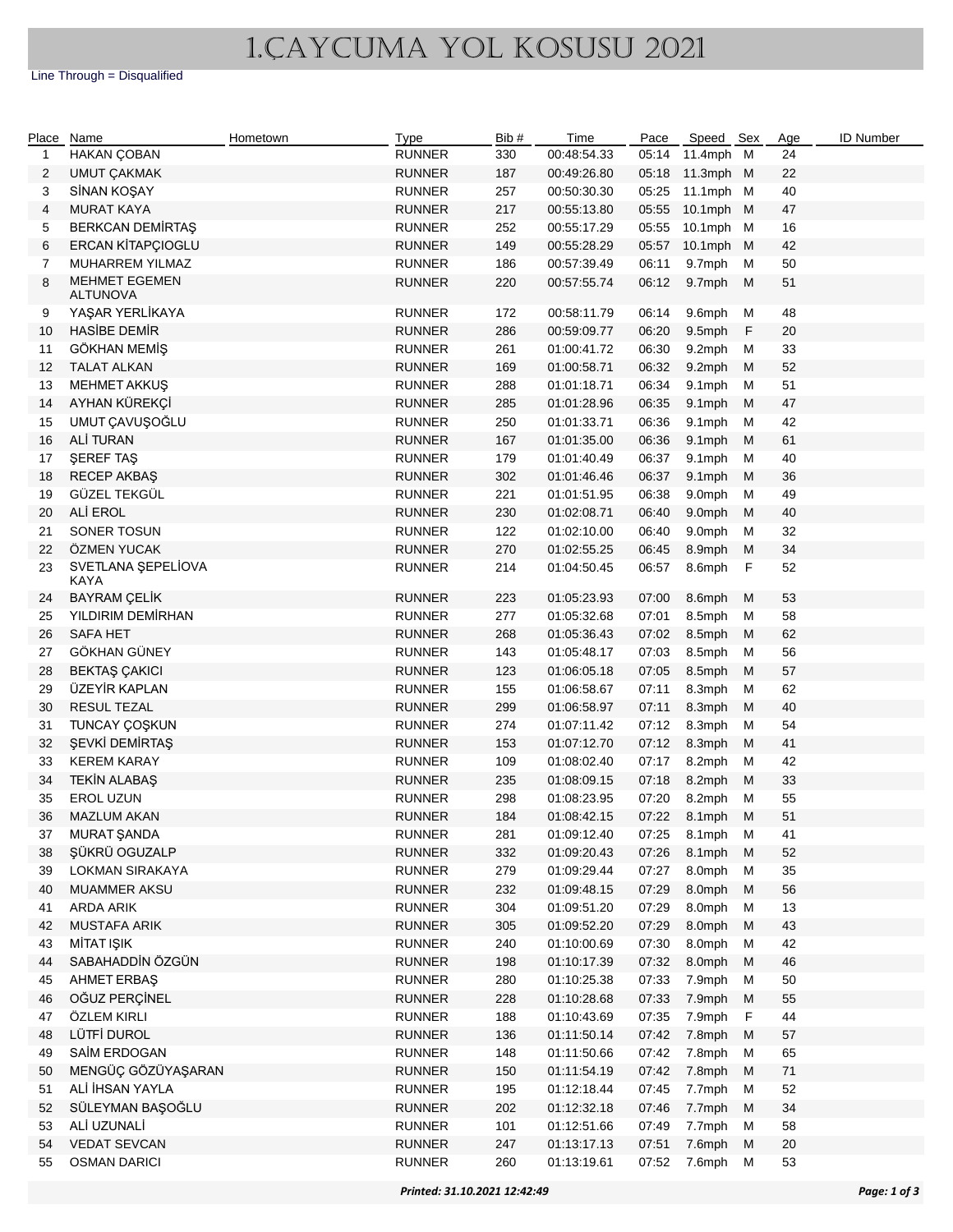## 1.CAYCUMA YOL KOSUSU 2021

Line Through = Disqualified

| Place | Name                            | Hometown | <b>Type</b>   | Bib# | Time        | Pace  | Speed Sex |             | Age | <b>ID Number</b> |
|-------|---------------------------------|----------|---------------|------|-------------|-------|-----------|-------------|-----|------------------|
| 56    | ALİ RENDA                       |          | <b>RUNNER</b> | 225  | 01:13:22.41 | 07:52 | 7.6mph    | M           | 54  |                  |
| 57    | <b>ZEYNEL TURAN</b>             |          | <b>RUNNER</b> | 113  | 01:13:43.90 | 07:54 | 7.6mph    | м           | 51  |                  |
| 58    | TAMER TABAKOĞLU                 |          | <b>RUNNER</b> | 229  | 01:13:45.15 | 07:54 | 7.6mph    | M           | 30  |                  |
| 59    | RECEP ÇERÇİOĞLU                 |          | <b>RUNNER</b> | 140  | 01:13:56.36 | 07:55 | 7.6mph    | м           | 68  |                  |
| 60    | <b>FATIH CENGEL</b>             |          | <b>RUNNER</b> | 233  | 01:14:49.36 | 08:01 | 7.5mph    | M           | 45  |                  |
| 61    | <b>MUSTAFA ALTUN</b>            |          | <b>RUNNER</b> | 282  | 01:15:32.34 | 08:06 | 7.4mph    | M           | 31  |                  |
| 62    | KUTLAY K0Z                      |          | <b>RUNNER</b> | 162  | 01:15:37.34 | 08:06 | 7.4mph    | M           | 56  |                  |
| 63    | NİZAMETTİN ORUN                 |          | <b>RUNNER</b> | 259  | 01:15:52.35 | 08:08 | 7.4mph    | M           | 72  |                  |
| 64    | <b>NECİP YILMAZ</b>             |          | <b>RUNNER</b> | 206  | 01:16:35.09 | 08:13 | 7.3mph    | M           | 48  |                  |
| 65    | <b>MEHMET SERHAT</b>            |          | <b>RUNNER</b> | 180  | 01:16:47.88 | 08:14 | 7.3mph    | M           | 66  |                  |
|       | CENGIZ                          |          |               |      |             |       |           |             |     |                  |
| 66    | ALİ KILIÇ                       |          | <b>RUNNER</b> | 258  | 01:17:13.11 | 08:17 | 7.2mph    | М           | 48  |                  |
| 67    | GÖKMEN YAZICI                   |          | <b>RUNNER</b> | 237  | 01:17:16.62 | 08:17 | 7.2mph    | M           | 46  |                  |
| 68    | SERPİL YANBASTİ                 |          | <b>RUNNER</b> | 152  | 01:18:10.82 | 08:23 | 7.2mph    | F           | 53  |                  |
| 69    | <b>LEYLA ERBAY</b>              |          | <b>RUNNER</b> | 275  | 01:18:29.59 | 08:25 | 7.1mph    | $\mathsf F$ | 48  |                  |
| 70    | NECDET ANŞİN                    |          | <b>RUNNER</b> | 145  | 01:18:51.81 | 08:27 | 7.1mph    | M           | 61  |                  |
| 71    | ALİ GÜRE                        |          | <b>RUNNER</b> | 192  | 01:19:03.57 | 08:28 | 7.1mph    | M           | 48  |                  |
| 72    | <b>CELALETTIN YILDIRIM</b>      |          | <b>RUNNER</b> | 125  | 01:19:08.33 | 08:29 | 7.1mph    | M           | 70  |                  |
| 73    | RECEP ÖZTÜRK                    |          | <b>RUNNER</b> | 306  | 01:19:26.32 | 08:31 | 7.0mph    | M           | 61  |                  |
| 74    | <b>FATİH KORKMAZ</b>            |          | <b>RUNNER</b> | 185  | 01:20:06.10 | 08:35 | 7.0mph    | M           | 55  |                  |
| 75    | <b>İSMAİL AYDIN</b>             |          | <b>RUNNER</b> | 130  | 01:20:16.31 | 08:36 | 7.0mph    | M           | 51  |                  |
| 76    | <b>BURAK AKBAŞ</b>              |          | <b>RUNNER</b> | 118  | 01:21:24.55 | 08:44 | 6.9mph    | M           | 27  |                  |
| 77    | ALİ İHSAN ÇETİNKAYA             |          | <b>RUNNER</b> | 156  | 01:21:31.30 | 08:44 | 6.9mph    | M           | 73  |                  |
| 78    | HAMZA ÖZTÜRK                    |          | <b>RUNNER</b> | 133  | 01:21:44.59 | 08:46 | 6.8mph    | M           | 59  |                  |
| 79    | HASAN HÜSEYİN YAYLA             |          | <b>RUNNER</b> | 183  | 01:22:34.04 | 08:51 | 6.8mph    | M           | 61  |                  |
| 80    | <b>MELTEM İLHAN</b>             |          | <b>RUNNER</b> | 212  | 01:22:52.32 | 08:53 | 6.7mph    | F           | 25  |                  |
| 81    | <b>EKREM KARADEMİR</b>          |          | <b>RUNNER</b> | 296  | 01:22:54.54 | 08:53 | 6.7mph    | м           | 25  |                  |
| 82    | <b>NURETTIN ARIK</b>            |          | <b>RUNNER</b> | 208  | 01:23:19.09 | 08:56 | 6.7mph    | M           | 56  |                  |
| 83    | AVNİ GÖK                        |          | <b>RUNNER</b> | 193  | 01:23:52.58 | 08:59 | 6.7mph    | м           | 62  |                  |
| 84    | <b>MEHMET SAYLAM</b>            |          | <b>RUNNER</b> | 120  | 01:24:25.27 | 09:03 | 6.6mph    | M           | 39  |                  |
| 85    | ÖZLEM KAFALI                    |          | <b>RUNNER</b> | 269  | 01:24:26.58 | 09:03 | 6.6mph    | F           | 40  |                  |
| 86    | YAŞAR AYDIN                     |          | <b>RUNNER</b> | 204  | 01:24:38.04 | 09:04 | 6.6mph    | M           | 64  |                  |
| 87    | <b>FATIH ŞEREF</b>              |          | <b>RUNNER</b> | 106  | 01:25:07.77 | 09:08 | 6.6mph    | м           | 46  |                  |
| 88    | DOĞANAY KALAYCI                 |          | <b>RUNNER</b> | 295  | 01:25:16.27 | 09:08 | 6.6mph    | M           | 51  |                  |
| 89    | MUSTAFA KARADELİ                |          | <b>RUNNER</b> | 262  | 01:25:16.81 | 09:08 | 6.6mph    | M           | 37  |                  |
| 90    | SADETTİN KARAGEL                |          | <b>RUNNER</b> | 263  | 01:27:03.50 | 09:20 | 6.4mph    | M           | 61  |                  |
| 91    | NİLGÜN ÇELİK                    |          | <b>RUNNER</b> | 117  | 01:27:31.04 | 09:23 | 6.4mph    | F           | 66  |                  |
| 92    | <b>MEHMET BİLGEHAN</b><br>MERKİ |          | <b>RUNNER</b> | 181  | 01:27:31.55 | 09:23 | 6.4mph    | M           | 64  |                  |
| 93    | AYŞEGÜL GÜMÜŞ                   |          | <b>RUNNER</b> | 209  | 01:27:41.99 | 09:24 | 6.4mph    | F           | 59  |                  |
| 94    | ÖZGE YAMAK                      |          | <b>RUNNER</b> | 289  | 01:27:45.04 | 09:24 | 6.4mph    | F           | 31  |                  |
| 95    | MEHMET SERKAN OZTEN             |          | <b>RUNNER</b> | 307  | 01:29:28.03 | 09:35 | 6.3mph    | M           | 48  |                  |
| 96    | HÜSEYİN KAHRAMAN                |          | <b>RUNNER</b> | 119  | 01:29:41.03 | 09:37 | 6.2mph    | M           | 66  |                  |
| 97    | <b>BİLAL ARSLAN</b>             |          | <b>RUNNER</b> | 182  | 01:29:42.03 | 09:37 | 6.2mph    | M           | 60  |                  |
| 98    | ABDULLAH ÇOBAN                  |          | <b>RUNNER</b> | 154  | 01:29:59.26 | 09:39 | 6.2mph    | M           | 44  |                  |
| 99    | <b>EMRE YENER</b>               |          | <b>RUNNER</b> | 253  | 01:30:11.52 | 09:40 | 6.2mph    | М           | 36  |                  |
| 100   | <b>FAİK MEKİK</b>               |          | <b>RUNNER</b> | 105  | 01:30:30.76 | 09:42 | 6.2mph    | M           | 63  |                  |
| 101   | ÜLKÜ ÖZİÇ                       |          | <b>RUNNER</b> | 241  | 01:30:44.72 | 09:44 | 6.2mph    | $\mathsf F$ | 41  |                  |
| 102   | <b>FATMA SIKI</b>               |          | <b>RUNNER</b> | 243  | 01:30:45.53 | 09:44 | 6.2mph    | F.          | 61  |                  |
| 103   | <b>EMİRKAN DEMİRCİ</b>          |          | <b>RUNNER</b> | 177  | 01:30:52.24 | 09:44 | 6.2mph    | м           | 18  |                  |
|       | 104 ADNAN GAZAN                 |          | <b>RUNNER</b> | 111  | 01:30:55.96 | 09:45 | 6.1mph    | M           | 61  |                  |
| 105   | SEHER GAZAN                     |          | <b>RUNNER</b> | 112  | 01:30:56.51 | 09:45 | 6.1mph    | F           | 55  |                  |
| 106   | RECEP HÜSEYİN                   |          | <b>RUNNER</b> | 146  | 01:31:10.46 | 09:46 | 6.1mph    | M           | 61  |                  |
|       | YALÇINTEPE                      |          |               |      |             |       |           |             |     |                  |
|       | 107 AYSEGUL ÖZDUMAN             |          | <b>RUNNER</b> | 333  | 01:32:29.46 | 09:55 | 6.0mph    | $\mathsf F$ | 40  |                  |
|       | 108 AYSEL YILDIZ                |          | <b>RUNNER</b> | 266  | 01:33:16.75 | 10:00 | 6.0mph    | $\mathsf F$ | 70  |                  |
|       | 109 HÜLYA TÜRKMEN               |          | <b>RUNNER</b> | 129  | 01:33:18.20 | 10:00 | 6.0mph    | F           | 61  |                  |
|       |                                 |          |               |      |             |       |           |             |     |                  |